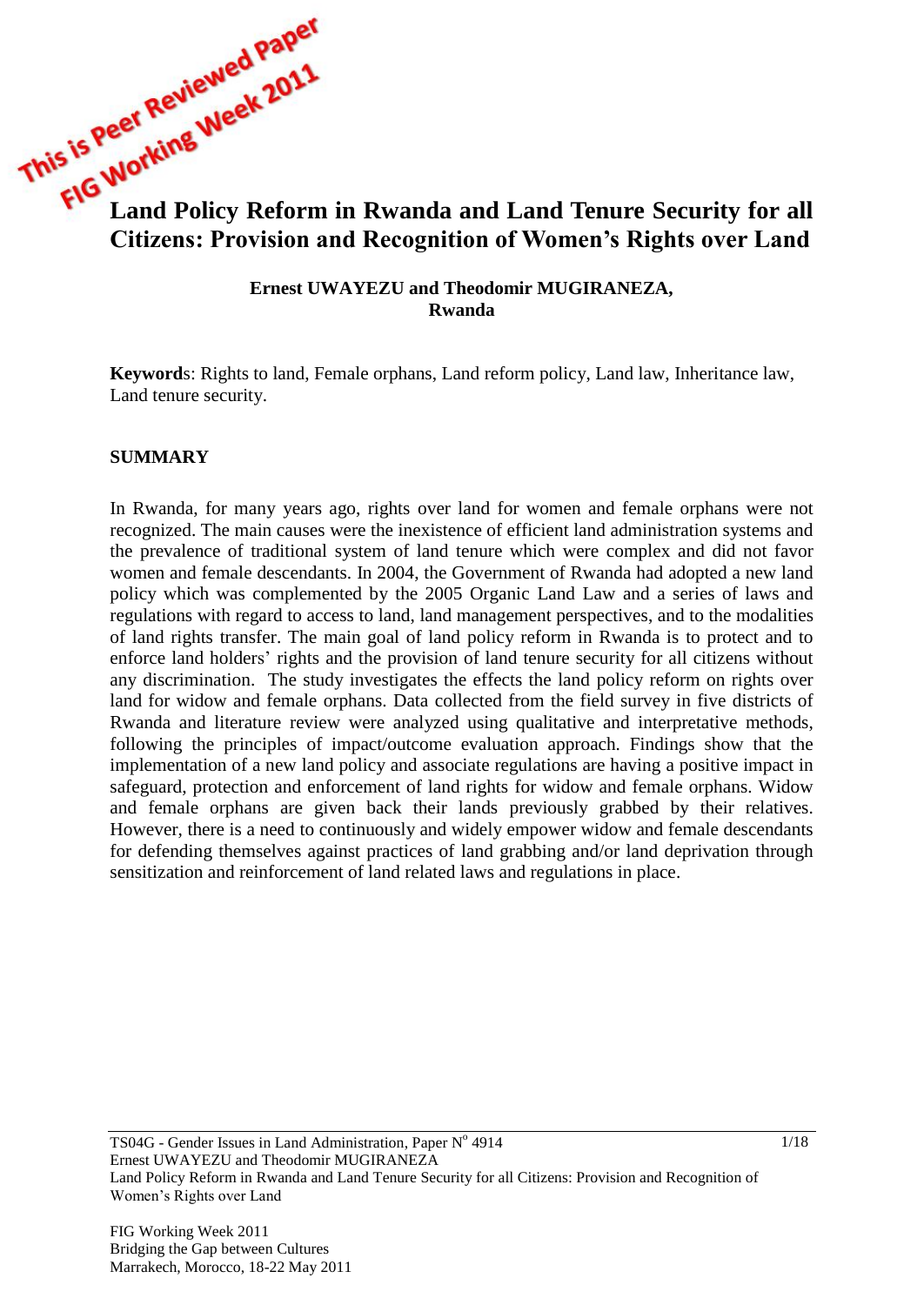# **Land Policy Reform in Rwanda and Land Tenure Security for all Citizens: Provision and Recognition of Women's Rights over Land**

### **Ernest UWAYEZU and Theodomir MUGIRANEZA, Rwanda**

# **1. INTRODUCTION**

Access to land and security of land tenure have been considered as a paramount condition for socio-economic development of countries and of citizens' welfare. Nevertheless, land tenure security for all is sometime threatened in some countries with an uncertainty in their land administration systems. In this context, land rights of poor, vulnerable groups and women are affected mostly by traditions rules especially in countries with customary arrangement and communal legacy prevailing in their land administration systems. This can exist also under statutory regimes where the systems of land administration are weak as stressed by FAO as follows:" *In any country where the systems of land administration are weak, they don't recognize the rights of vulnerable people, and in some cases women may be disadvantaged from holding property rights under statutory law as well as customary law"(FAO, 2007)*. In Rwanda, for many years ago, rights to land for women and female orphans have not been recognized. The main causes were the inexistence of efficient land administration systems and prevalence of traditional system of land tenure which were very complex and did not favor women and female orphans. The patrilineal customary inheritance practices that only allowed a woman access to and/or use of land based on a relationship with men in her marital and/or birth families was a worsening factor (RDI, 2008)

In 2004, the Government of Rwanda had adopted a national land policy with a series of land reform practices in the central part of the mentioned policy. The land policy reform consists of defining a new legal framework and institutional arrangement through institutionalizing structures governing the humankind relation to land by intervening in the prevailing land ownership, control and usage (Macmillan, 2000). Indeed the new land policy aims at ensuring the equitable allocation of land owenership (Stibbe and Dunkley, 1997), enhancing the land rigths and improving access to land for disadvantaged people through legal and administrative acts (Besley and Burgess, 2000; Ghimire, 2001). In Rwanda, the undertaken land reform is embedded in the designed national land policy that underlines the significance of an effective land administration system as a prerequisite for land tenure security for all Rwandans and reinforces a legal environment that recognizes landholders' rights and provides to the holders the possibility for registering and transferring their rights over land, including the redistribution of land for landless. It also addresses the problem of customary inheritance and illegal practices that had deprived female orphans and widow from their rights over lands (Government of Rwanda, 2004; Musahara, H., 2006; MINITERE, 2007; MINIRENA, 2008; MINIRENA, 2008). Furthermore, it clarifies inheritance process and intends to solve the prevalent land conflicts resulting from the traditional practices of exclusion which was practiced towards the aforementioned vulnerable categories of Rwandans. In line with the principles of a good land administration, a land policy which establishes women's rights to hold property and recognition of the principle of equal rights of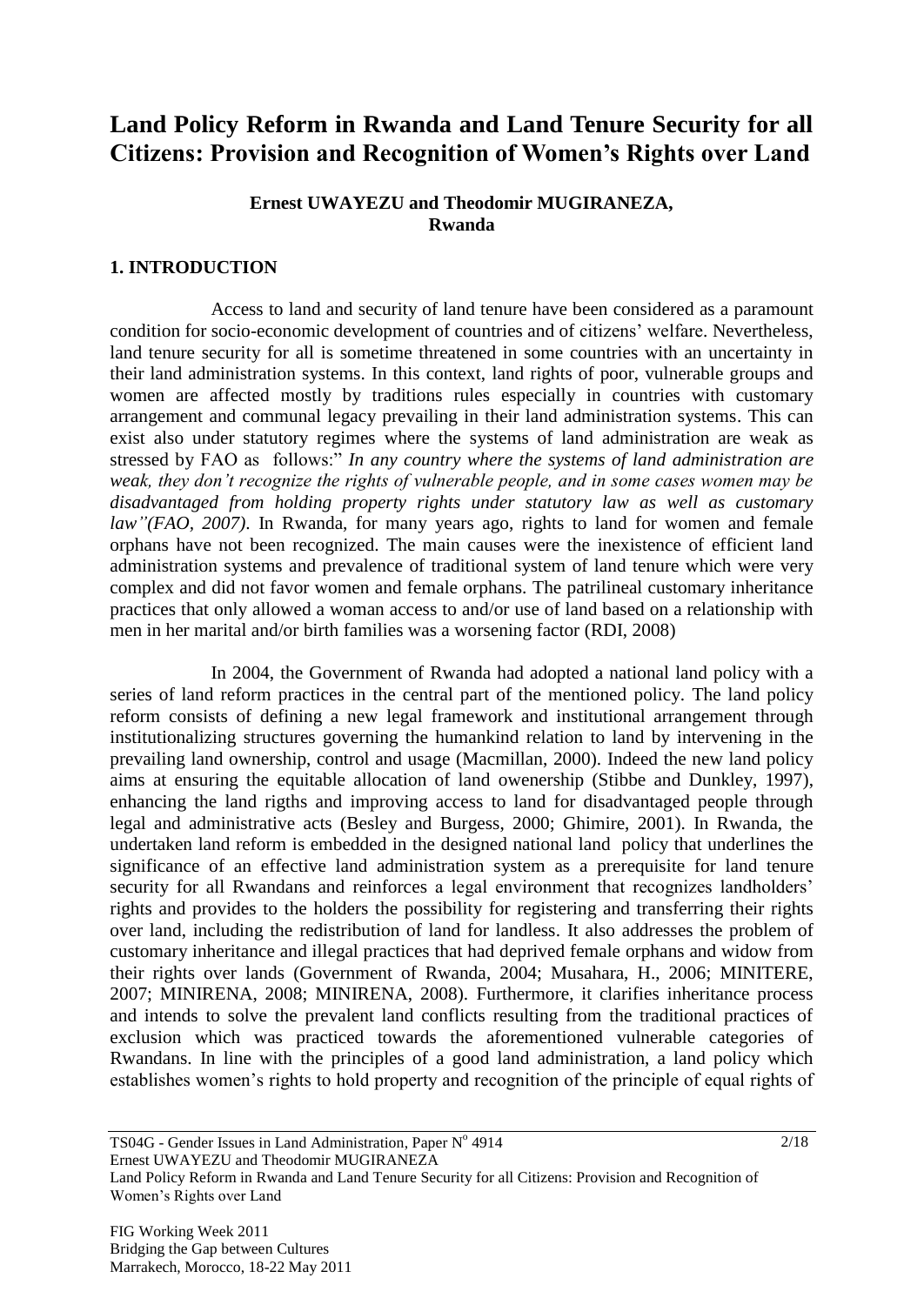men and women on land is perceived as an essential means of securing the broader objectives of social justice and economic development (EU, 2004).

Following the land policy perspectives, different documents related to land reforms, including the new land laws, have been developed and disseminated, and the implementation of new land policy is being undertaken. However, little is presently known about their effects on land tenure security as one of the goals for the government of Rwanda to adopt the land reform is the provision of land tenure security for all citizens, and solving disputes over land that result from obsolete, and unclear and discriminatory land regulations.

According to Place, Roth et al (1994), land tenure security is the land owner's perception of his/her rights to a piece of land on a constant basis, free from eviction or interference from outside sources. It includes the ability to enjoy the benefits of the investments in land. Various authors (Bruce and Migot-Adholla, 1993; Deininger and Feder, 1999; Braselle et al. 2002; Rot, 2008) argue that there is security of tenure if a landholder perceives little or no likelihood of losing physical possession of the land within some future time period. According to those authors, the perception of enjoying right over land denotes the degree of self-confidence held by people that they will not be arbitrarily deprived of the land rights they have and/or of the economic benefits of labor and capital invested in that land, either in use or upon transfer to another holder. In this context, security of tenure includes two elements namely the "Objective" element consisting of the nature, content, duration and enforceability of the rights, state guarantee, quality of boundary descriptions, conflict handling in land related matters and the "subjective" element referred as the landholders' perception of the security of their rights.

This research aims at assessing whether land policy reform undertaken by the Government of Rwanda, contributes to land tenure security of socially marginalized people namely widow and female orphans. Specifically, it assesses if the policy is implemented and if the government expectations such as the provision and enforcement of land tenure security to those traditionally underprivileged groups of people are perseen at the ground. Drawing from the aforementioned elements of tenure security, the study assesses whether, from the angle of the current land policy reform, rights of widow and female orphans on land are recognized, enforced and if their security of tenure is guaranteed. In this study, attention is drawn towards widow and female orphans since there are the main people who had been deprived from the possession, use and control of land by traditional rules which had governed the access and control on land.

The paper is structured as follows: First, the methodology used in this study is described and discussed; second, the issues related to land tenure system for women till 2000s, and general principles guiding land tenure security for women, as stated in the current land laws and in the new land policy, are discussed. Additionally, the impact of land reform in Rwanda on tenure security for women and female orphans is analyzed, and finally, conclusions are drawn by stressing on overall assessment with some remarks.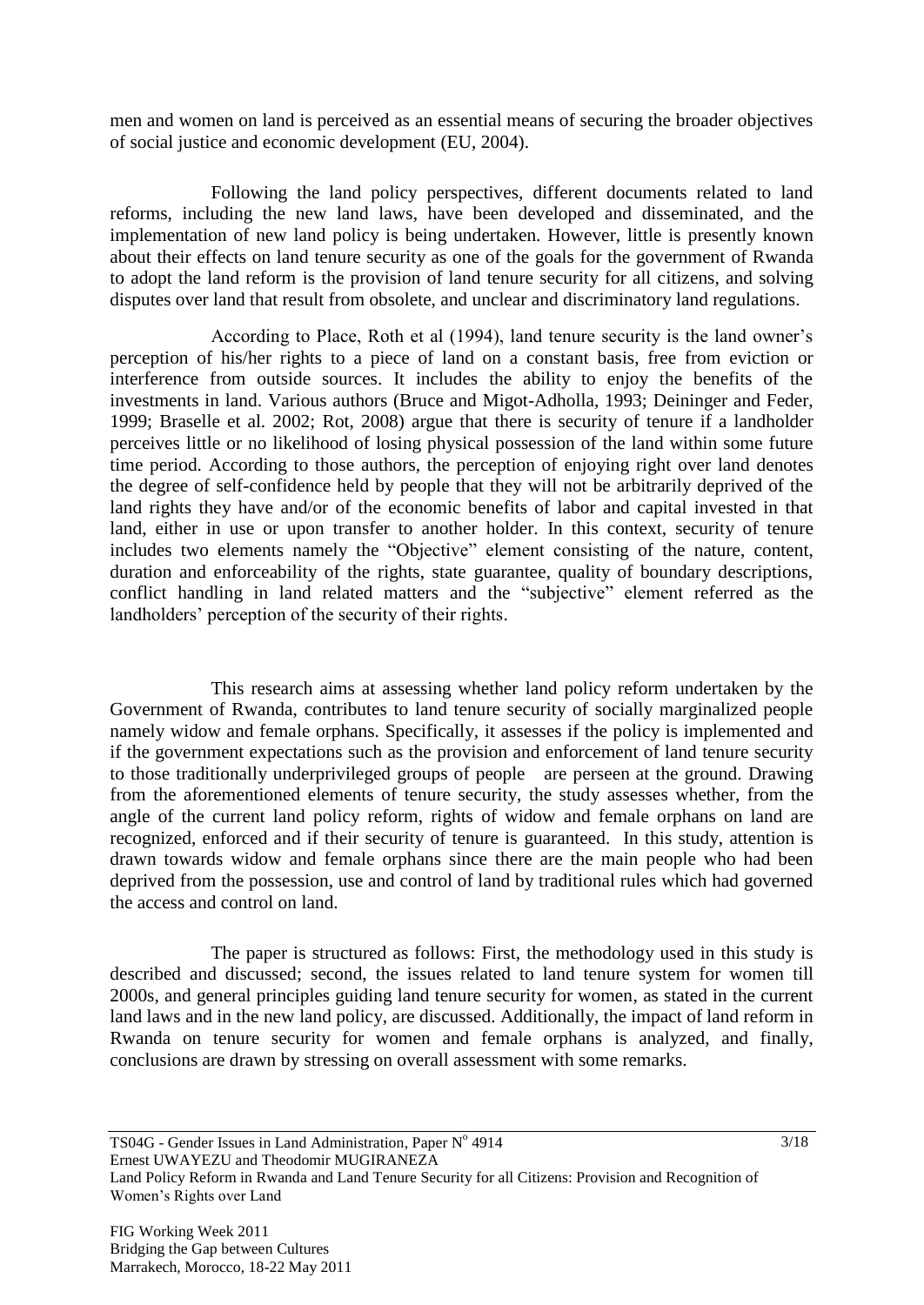#### **2. METHODOLOGY**

The study intends to explore whether land reform undertaken by the Government of Rwanda, is improving the security of rights to land for widow and female orphans and contributes to their security of tenure.

For the purpose of this study, existing literature and field survey were used as the main source of data. The review of existing literature on land tenure system, land reform in Rwanda was carried out. Government publications such as reports on land administration status, regulatory framework of land registration, land laws, and strategic plans for land reform were also reviewed. Other reviewed documents are the claim archives at cell and sector levels. Those archives contained data about the received and solved claims on land ownerships as a direct result of on ongoing implementation of new land policy.

Primary data about land tenure security for women and female orphans were collected in five districts, in October 2010, through face to face questionnaires and interviews. Within each district, one sector was selected as shown in figure 1. The sampled districts are Burera and Gakenke in the Northern Province, Gisagara in the Southern Province, Ngoma in the Eastern Province, and Rusizi in the Western Province. Each sector comprises of four to five cells and in total the field survey covered twenty three cells, and respondents were purposely selected from each cell. Given that we did not have empirical data about the total number of the target population (who are, in our case, composed of widows and female orphans, married women, and female orphans and old people); it was not possible to proceed with sampling for the determination of the number of respondents to survey. Therefore a purposive sampling technique and a random administration of the survey questionnaire were adopted where two widows, two female orphans and two old people were picked up as our sample size per cell. In total, the survey questionnaire was administrated at household level and filled by forty six widows and forty six female orphans. For having a good understanding on traditional tenure arrangement and inheritance practice, forty six old people were interviewed and in this category thirty women and sixteen men were targeted. In addition, interviews were conducted to local leaders and other government officers enrolled in land related processes such as land

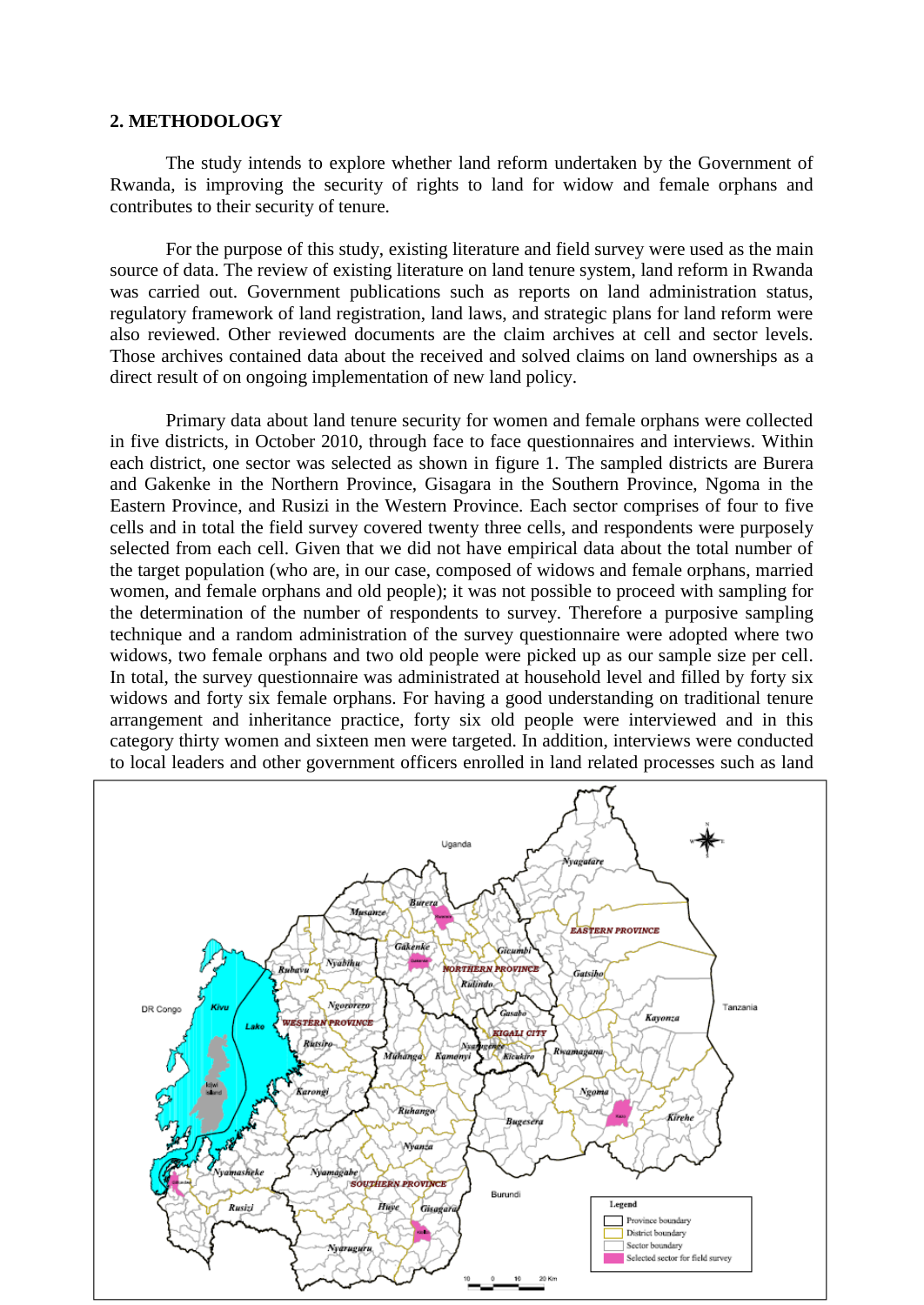Figure 1 shows the areas where the survey was conducted. Five sectors were selected in five districts that are located in different regions of the country, in rural areas where traditional rules of land administration had been prevalent. The survey covered different regions to assess whether the implementation of land policy is similarly shaped or if there is any particularity within one or another area.

The key areas covered in surveys and interviews included awareness of widow and female orphans on their rights over lands, the recognition of their rights by the community or by the current land laws and land policy, the existence of legal institutions enforcing and protecting their rights on lands with regard to the old system of land administration.

As the study evaluates the impact of land policy reform on the provision of land tenure security, data collected from the field survey and literature review were analyzed using qualitative and interpretative methods, following the principles of impact/outcome evaluation approach (Kumar, 2005). The later consists of testing if some of targeted goals of the land policy reform were achieved. One of the reforms that land reform policy in Rwanda advocates and which this study assesses is the tenurial reform. As advocated by UN/ECE (1996), tenurial reform consists of improving the ownership of land rights in the context where there is a little or no likehood of land tenure security for landowners. Normally, land reform is perceived as successfull if it is benefial for socially marginalized people and the success is perceived if such reform provides tenure security and unconditional land rights for those people (Deninger, 2003; Toulmin and Quan, 2000). In this study, the assesment consists in testing if the land reform provide land tenure security and increases access to land for socially marginalized people namelly widows and female orphans. The evaluation was based on intended goals. In this case, the provision of land tenure security for all citizens without any discrimination is considered as the main goal as stated in the land policy reform. The recognition, protection and enforcement of widow and female orphans rights over land is one of the sub-goals that the study assesses if it is being attained or not. The impact/outcome evaluation approach was found as effective because it consisted of asking questions about the substantive content of the land policy reform, and its outcomes.

The following elements have been taken into account in assessing the implication of the current policy on land tenure security for widow and female orphans and will be verified in this assessment:

**Equality and equity in access to land**: socially marginalized groups like widows and female orphans are among the beneficiaries of the land reform as the current policy provides equal rights for men and women to acquire land through inheritance process or other ways such as donation or buying.

**Security of tenure**: Rwandan land laws and policy recognize and safeguard the land rights of women, widows, female orphans as well as rights of men, without any discrimination whatsoever. This implies the recognition of women and female orphans' rights by the community and the freedom of widows and female orphans in using and transferring their rights over land.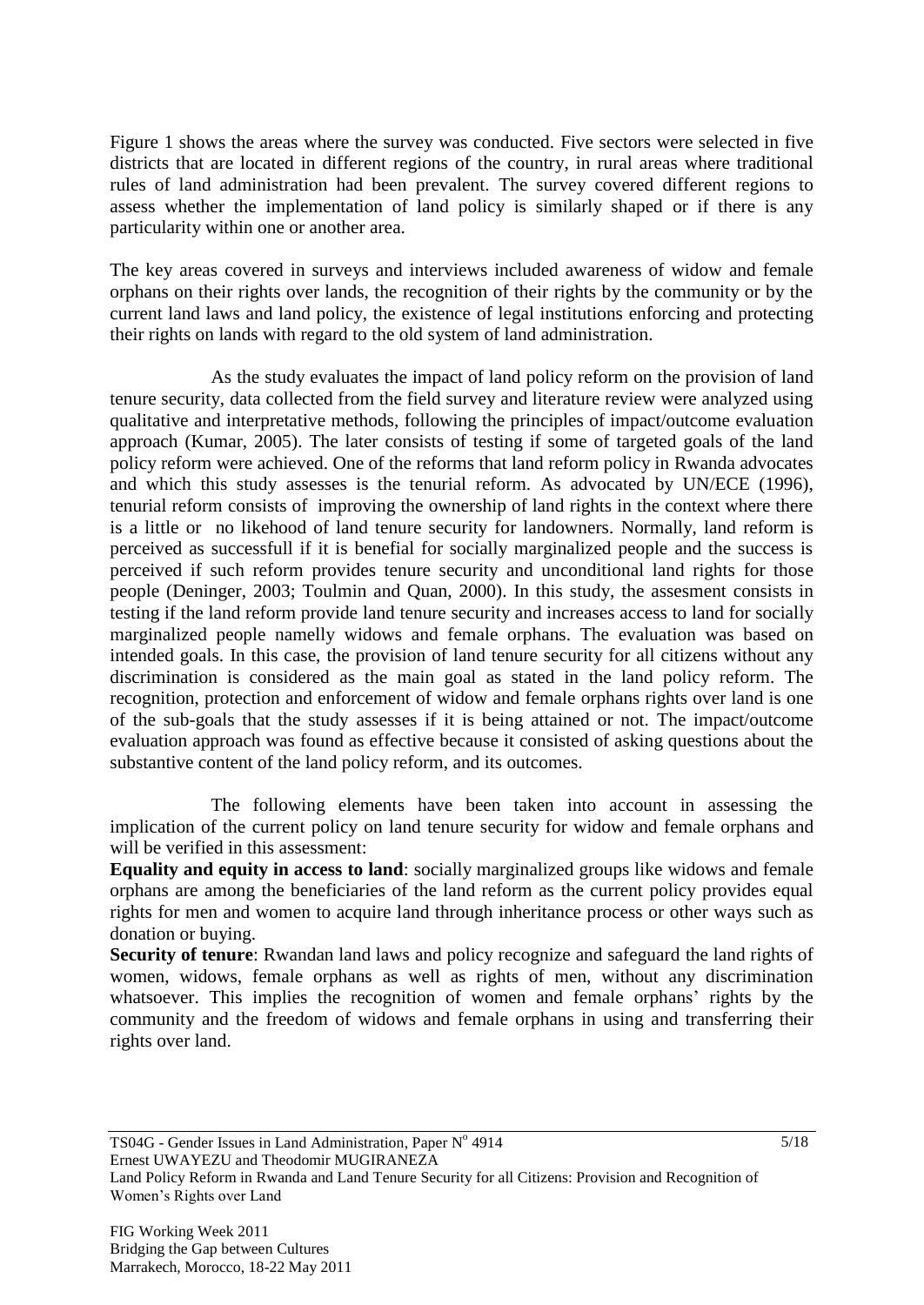#### **3. GENDER DISCRIMINATION AND UNFAVORABLE LAND TENURE SYSTEM FOR WOMEN TILL EARLY 2000s**

For many years, Rwanda had been characterized by customary land administration system inherited from the monarchy power. Since the colonial era, the customary tenure system coexisted with a codified land tenure law which was introduced by the Belgium colonial power (Musahara and Huggins, 2005). The latter governed the use and transfer of land owned by foreigners and few indigenous people who were leaving in cities and commercial centers. The customary system remained predominant at the national territory and governed the acquisition and use of land for most of Rwandans through inheritance practices. Although there had been different statutory land laws, they did not supplement the customary laws. They prescribed the process of land use, and transfer in cities or in rural areas but for only land owned by or acquired from the state. The customary rules remained the guidelines for the possession and transfer of lands for most of citizens.

Customarily, land rights were transferred from father to son through inheritance process, and land rights were being passed on within a lineage or family to male children or relatives (André and Plateau, 1998). Female descendants were excluded from inheritance of the family land. When a young man reached the age of maturity, generally considered as the age of marriage, he received a plot of land from his father where he built his house (Mushara and Huggins, 2004; MINITERE, 2004). This is the way through which the inheritance process was practiced and only male children inherited land while the female children were disadvantaged in term their rights over their parents' properties although there have been traditional ways of giving land to women as gifts. A woman could receive a gift of land from her father, known as a souvenir or "*urwibutso".* At the age of marriage, a young bride could receive a piece of land as a marriage gift from her family. The gift was called *"intekeshwa*". Similarly, when a married woman brought her newborn baby to her parents, she could be given a plot of land called "inkuri". A woman could also acquire land when she was repudiated by her husbands and returned to her parent. In that case her father gave her a plot of land known as "*ingagari"* and was used to provide for her needs. All those are exceptional and special cases through which women should possess plots of land which would remain their property and could be bequeathed to their sons (Musahara, H., 2006; MINIRENA, 2008; MINITERE, 2007).

According to customary system of land administration in Rwanda, land ownership was basically the prerogative of men, and land rights were inherited from father to son (Government of Rwanda, 2004; RDI, 2008). The system prevented a woman from land ownership, particularly a widow when she was not legally married to the deceased husband. She was entitled only to the right of usufruct over family land while waiting for her sons to come up the major age and to inherit his father land. In case a couple did not give birth to children, the widow might stay on the land if she is on good terms with his relatives (RDI, 2008). In most cases, a woman could not claim any of her husband's land unless she married one of his brothers. In such a way, it was the new husband who became the owner of the land. When the second marriage did not take place, the widow returned to her parents and could not claim any right over her husband property (MINITERE, 2004; MINITERE, 2007; MINIRENA, 2008).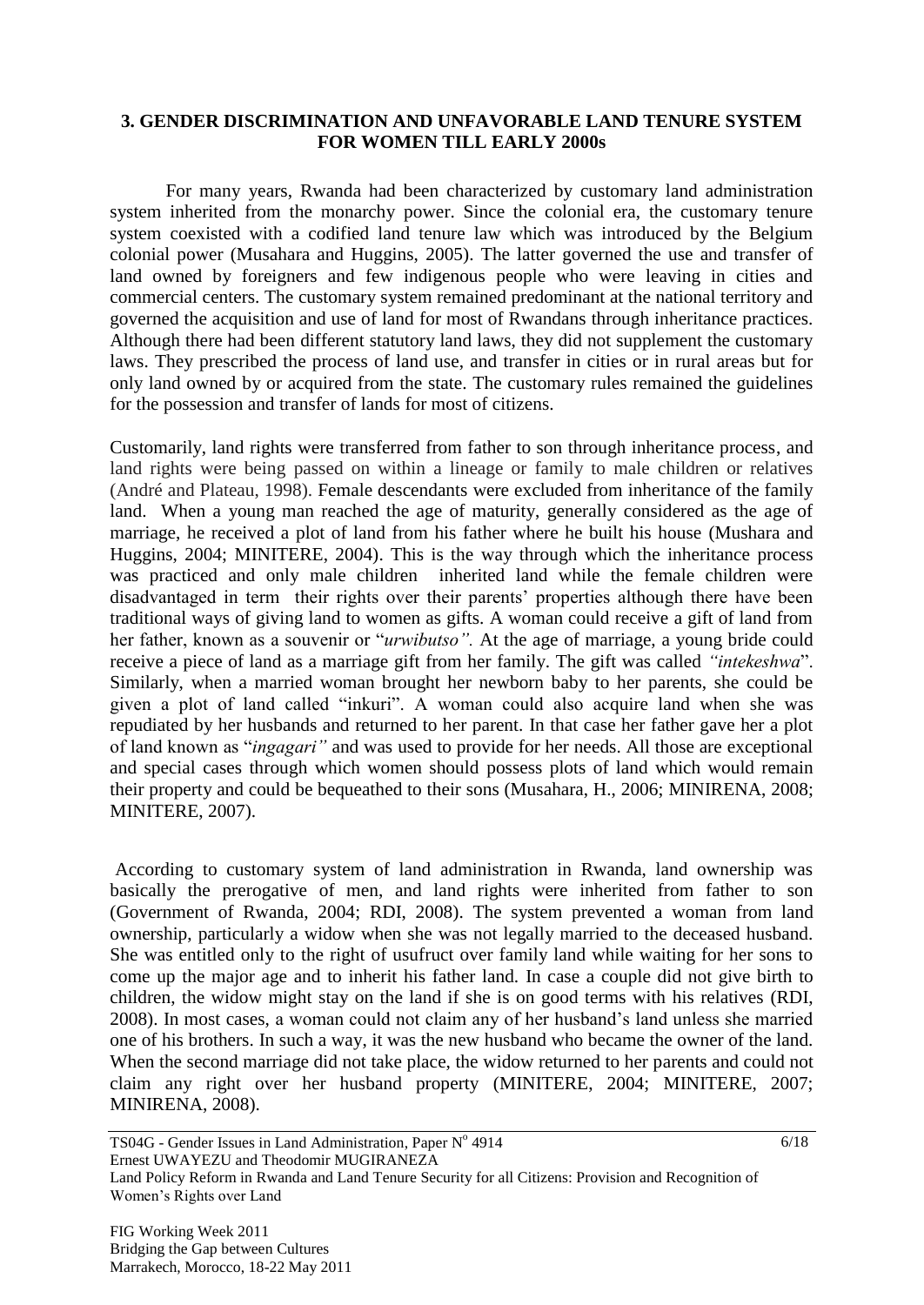A part from the traditional laws, the exclusion of women and female orphans from land was worsened by the old statutory laws and regulations related to land registration which were implicitly discriminatory against women rights on land. Land was registered in the name of husband even for legally married couples and women did not have any control over land. A husband could sell his land without any consent of his wife and the family should stay landless.

According the old statutory laws, the rights to succession were conferred to the male heirs. (Mushara and Huggins, 2004; Musahara, 2005). In cases of death of the husband or both parents, the rights of the widow or female orphans to land were denied, underestimated and unrecognized by the husband relatives. They had the practices of grabbing the lands from the widow or female orphans if there were no male heirs to succeed to father property (André and Plateau, 1998). The grabbed lands were confiscated and the female orphans could not have any rights over those lands. Such practices had characterized the traditional system of land administration in Rwanda until 1999 when the inheritance law was enacted.

## **4. THE NEW LAND POLICY AND GENERAL PRINCIPLES GUIDING LAND TENURE SECURITY FOR WOMEN**

In early 2000s, the Rwandan Government, found it imperative to arm itself with a national land policy that would enable the population to enjoy a safer and more stable form of land tenure (MINITERE, 2007; MINITERE, 2008). The government was committed to take measures that guarantee land rights for all Rwandans in line with its millennium goals, including the reconstruction of a democratic society. Some of the ingredients of democracy include the recognition and guarantee the rights and assets of every citizen, indigenous people and vulnerable groups inclusive (Deninger, 2003; EU, 2004).

In that line, in 2004 a new land policy was enacted and the government of Rwanda embarked on land reform process with aim of securing rights for land owners. The development of the new land policy for Rwanda was motivated by the desire to provide tenure security to all Rwandans (Musahara, 2006) as one of the strategies towards the attainment of the process of national unity and reconciliation, the promotion of economic growth and social welfare of all citizens (MINITERE, 2008). The safeguard of the security of tenure for women is very imperative as women in Rwanda are main category of people who take part in the economic development of the country due to their significant involvement in and dependence on agriculture which is the main source of income for more than 90% of Rwandans (MINITERE, 2007; MINITERE, 2008; USAID, 2008). As prescribed by the land policy, one of the objectives of the land reform is " to put in place strategies that ensure that equal rights and security of tenure are guaranteed for all land users without discrimination whatsoever" (Government of Rwanda, 2007). This objective is reiterated in the articles 4 and 7 of the organic land law of 2005 which complements the land policy and clearly prescribes the respect and recognition of land rights for men, women, and heirs without any discrimination based on sex as follows: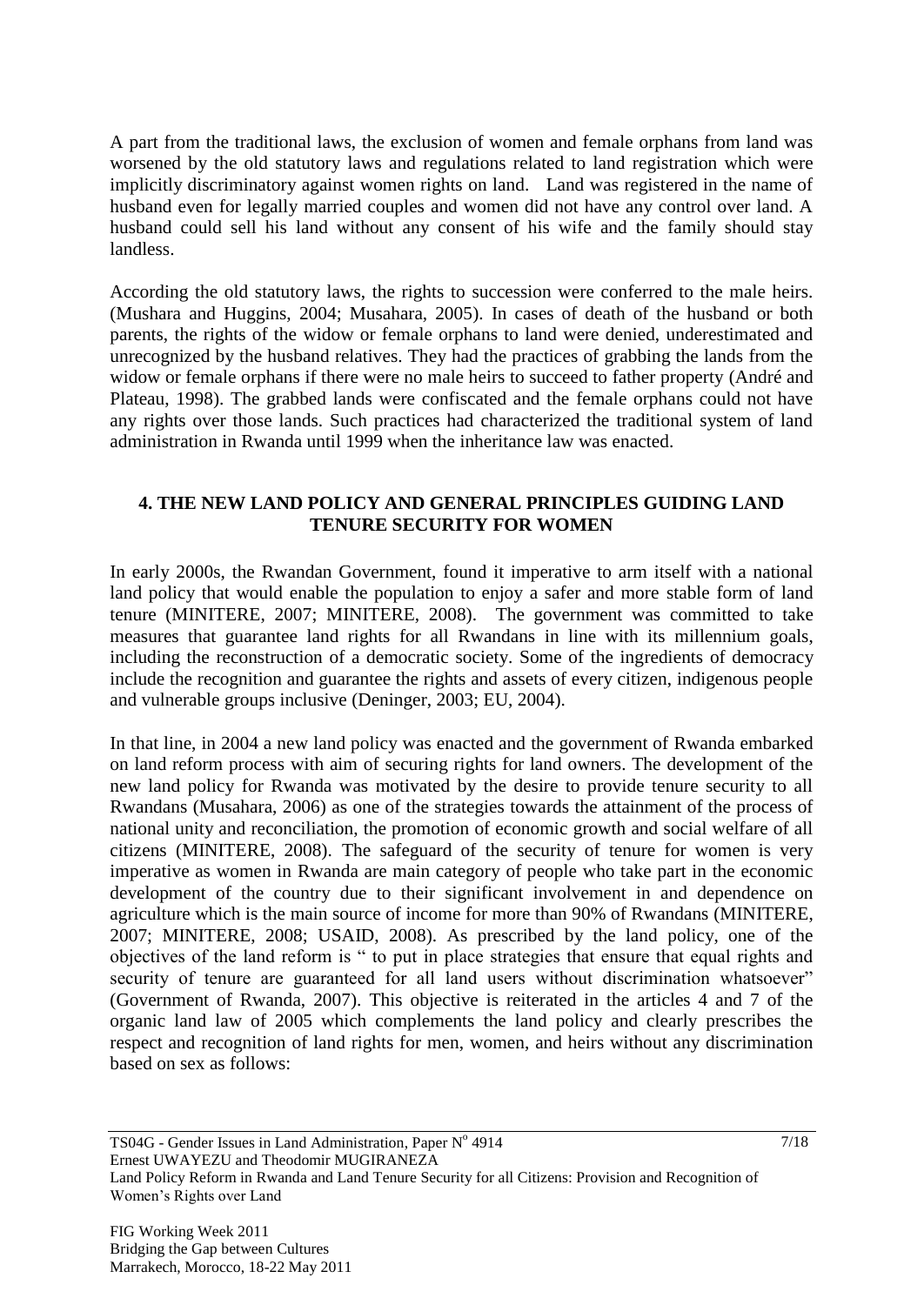Article 4: Any person or association with legal personality has the right over the land and to freely exploit it as provided by the organic law. Any discrimination either based on sex or origin in matters relating to ownership or possession of rights over the land is prohibited. The wife and the husband have equal rights over land.

Article 7: The organic law protects equally the rights over the land acquired from custom and the rights acquired from written laws. With regard to laws, owners of land acquired from custom are all persons who inherited the land from their parents, those who acquired it from competent authorities or those who acquired it through any other means recognized by national custom whether purchase, gift, exchange and sharing.

The organic land law also complements the inheritance law of Rwanda that takes effect from November 1999 and provides the rights of all orphans to parents' lands as follows: "all children have equal rights to inherit their parents' land without any discrimination between male children and female children" (Republika y'u Rwanda, 1999). The organic land law originated from the principles of good governance which prohibit any gender discrimination in regard to succession on land (FAO, 2007). It prescribes the equal rights of men and women on access, acquisition and ownership of land for all Rwandans, and protects women, female orphans from eviction from their husbands or parents' lands.

Government recommendations that aim at safeguarding women rights on land and rights of succession for female orphans are not only underlined in the new land law and inheritance laws. There are incorporated in national constitution that recommends the equal recognition and enforcement of rights of male and female descendants to their parents' property. According to the principle of equality of all citizens as stipulated in the constitution of Rwanda, revised in 2005 and 2008, all Rwandans enjoy the same rights of access to land without any discrimination whatsoever (Republic of Rwanda, 2003). Following that principle, women, and widow should not be excluded from the process of land acquisition, use and control. Moreover, female orphans should not be excluded from the process of land inheritance.

With regards to different clauses regarding the protection and recognition of widow and female children's rights over land as stipulated in the new land law, land policy, inheritance law, and the national constitution, there is optimism that its implementation should increase the security of tenure for those people. The following section presents the situation on ground with regards to the objective of the study.

#### **5. IMPACTS OF LAND REFORM IN RWANDA ON TENURE SECURITY FOR WOMEN AND FEMALE ORPHANS**

The objective of land policy reform in Rwanda is to establish a land system that secures all Rwandans. In line with the aim of the study, this section discusses the implication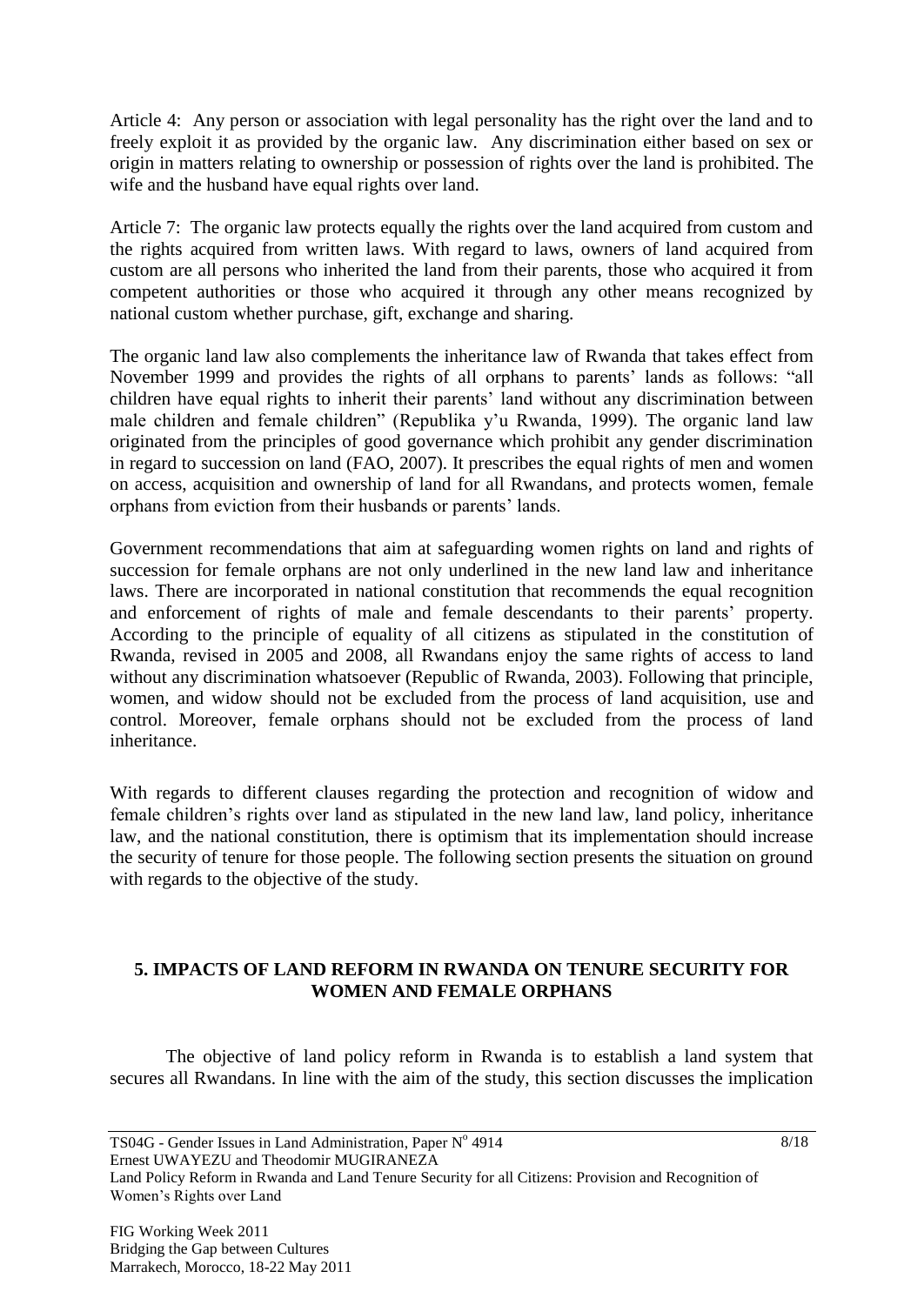of the land reform on tenure security for widow and female orphans who had been prohibited from possessing, and inheriting land by the previous system of land administration.

# **5.1. IMPLICATION OF NEW LAND LAW AND INHERITANCE LAW**

The new land law and land policy stipulate that, in case of death of a husband, a legally woman has rights to inherit the land as prescribed by the inheritance law. This applies also equally for orphans, being female or male in case of death of both parents. For the children born from the couples which are not legally married the laws prescribe that in the case of death of their father, female and male children have equal rights over their father land as heirs. Their mother has therefore the usufruct rights as she has to feed them. In 5 districts, where the survey for this study was conducted, the results of research prove that the land law is implemented and has been applied to protect the widows after the death of their husbands. Different leaders at local levels reported having received the claims of the widows who were evicted, with their children, from the land of their husbands before the issuance of the new land law and policy. Following the new land law and land policy, local leaders have helped the widow with children in receiving back land that they were evicted from. Most of solved claims were cases of female orphans who were evicted from their land by their uncles and nephews, after the death of both parents. Through implementation of the current land and inheritance laws, local leaders have assisted those orphans in getting back their lands. With regards to results of its implementation, it sounds that the land reform is becoming successfull as it is benefial for socially marginalized people. Success are perceived as the reform provides land tenure security and unconditional land rights for people whose rights were not recongized. Women, and widow have the same rights as men to inherit land, and female orphans share equally their parents land with their brothers.

According to the results of the survey, female orphans whose lands were grabbed witnessed that the current land laws and policy have helped them to claim their rights. 94% of them reported having received back their lands that were grabbed by their uncles and brothers, while 6% stated that their rights were recognized by the mediation committee and low courts. However, they had to pay for improvement made on their lands (perenial crops) before those who grabbed it can give them back.

With regards to rights of widow, the implementation of the current land laws has helped in protecting and recognizing their rights by the community. In the survey areas, since the year 2000, local leaders at cell and sector levels received claims related to land ownerships for four hundred fifty two widows as illustrated in table 1. Those claims resulted from the non recognition of the rights of the widow by her sons or the relatives of her deceased husband. In most cases, the relatives of the husbands tended to grabb the lands of the illegally married widow although the deceased husband let her with some children that she had to feed with the income from the use of lands. In other few cases the married sons of the widow denied her rights to sell her lands altgougth she was legally married with the deceased husband.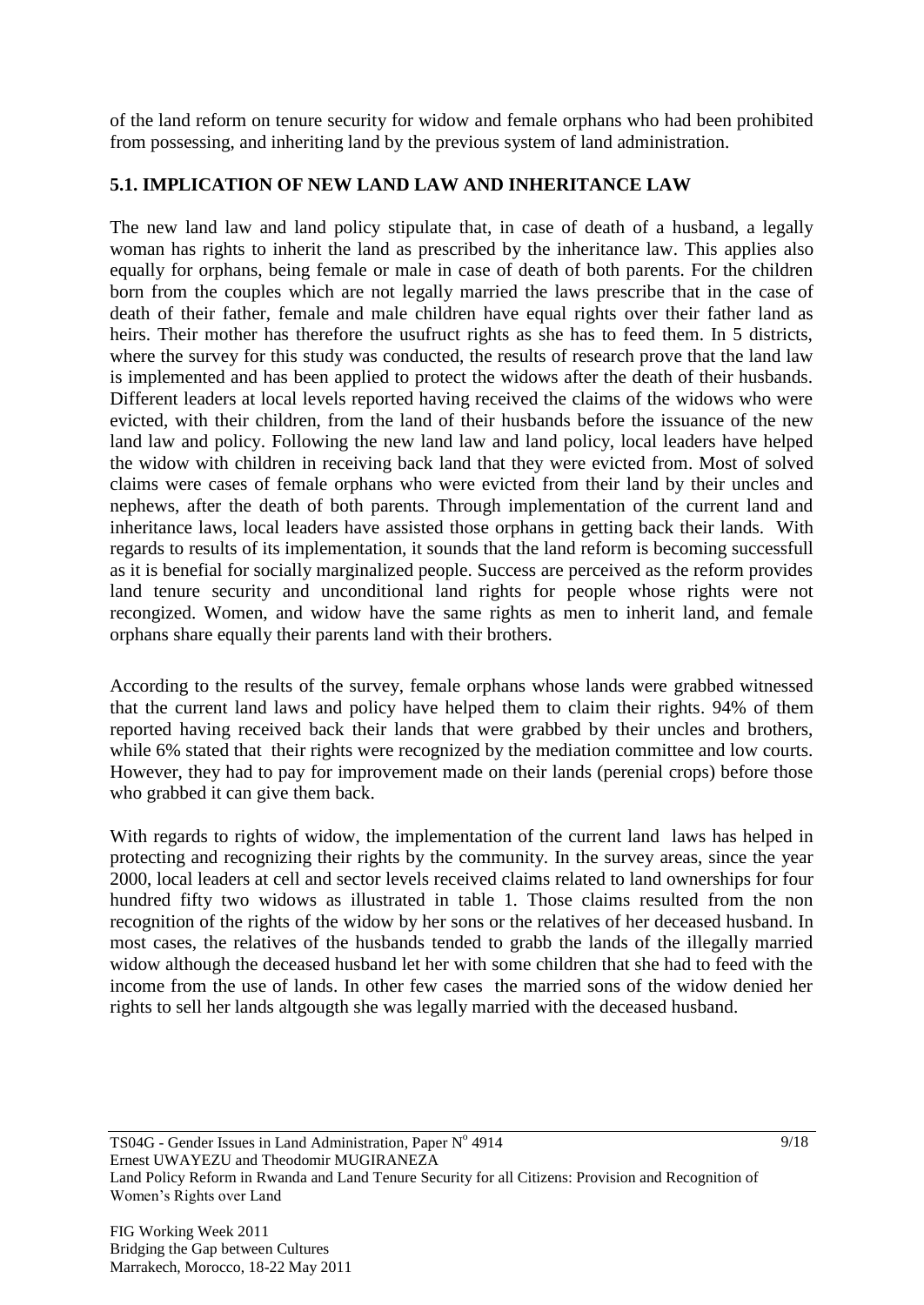## **Table 1: Number per sector of widows who claimed land rights from 2000 till October 2010**

| Claims          |         | <b>Total</b>    | $\frac{6}{9}$ |          |         |     |      |
|-----------------|---------|-----------------|---------------|----------|---------|-----|------|
|                 | Gakenke | Gihundwe   Kazo |               | Kibilizi | Rwerere |     |      |
| Received claims | 132     | 98              |               | 39       | 152     | 452 | 100% |
| Solved claims   | 104     | ––              | 93            |          | 143     | 441 | 97%  |

According to table 1, in all surevy areas, laws were applied and rights of 97% of received claims from widow were solved. 3% of the claims were still being processed during our survey.

As regard to rights of female orphans, table 2 shows the number of claims that were received and soved by local leaders in all surveyed areas. Those claims related to land grabbing by their realtives, like their brothers , uncles or grand parents. There are also claims related to land sharing. These resulted from the male descendants who do not want to share with female descendants the properties of their deceased parents. In some cases the male refused or did not want to share equally with their sisters. All those disputes are received by the local leaders and mediators and more than 90% of received claims were solved till October 2010. As for the claims raised by widows (see table 1), the claims received from female orphans and which were not solved were those which were recently received and then were still in process. But also, local leaders and land mangers reported that about 2% of cases may remain unsolved when the occupants of the land do not want to restitute land they grabbed or if there is a refusal for equitable land sharing between familly members. In such cases, claims are sent to courts for further resolution.

| of<br><b>Type</b>          | <b>Sector</b> |                 |          |        |             |        |                 |        |          |        |
|----------------------------|---------------|-----------------|----------|--------|-------------|--------|-----------------|--------|----------|--------|
| claimant<br><b>Gakenke</b> |               | <b>Gihundwe</b> |          |        | <b>Kazo</b> |        | <b>Kibilizi</b> |        | Rwerere  |        |
|                            | Received      | Solved          | Received | Solved | Received    | Solved | Received        | Solved | Received | Solved |
|                            | claims        | claims          | claims   | claims | claims      | claims | claims          | claims | claims   | claims |
| Land<br>grabbing           | 104           | 90              | 56       | 44     | 97          | 83     | 31              | 25     | 142      | 127    |
| Land<br>sharing            | 121           | 121             | 97       | 95     | 104         | 104    | 53              | 51     | 149      | 145    |
| Total                      | 225           | 211             | 153      | 139    | 201         | 187    | 84              | 76     | 291      | 272    |
| $\frac{0}{0}$              | 100%          | 94%             | 100%     | 91%    | 100%        | 93%    | 100%            | 90%    | 100%     | 93%    |

**Table 2: Number per sector of female orphans who claimed land rights from 2000 till October 2010**

Referring to the above tables, from 2000 after the ratification of the inheritance law which was complemented by land policy reform declared in 2004 and the new land law of 2005, more than 90% of claims related to land were solved. Lands grabbed from widows and female

TS04G - Gender Issues in Land Administration, Paper Nº 4914 Ernest UWAYEZU and Theodomir MUGIRANEZA

Land Policy Reform in Rwanda and Land Tenure Security for all Citizens: Provision and Recognition of Women's Rights over Land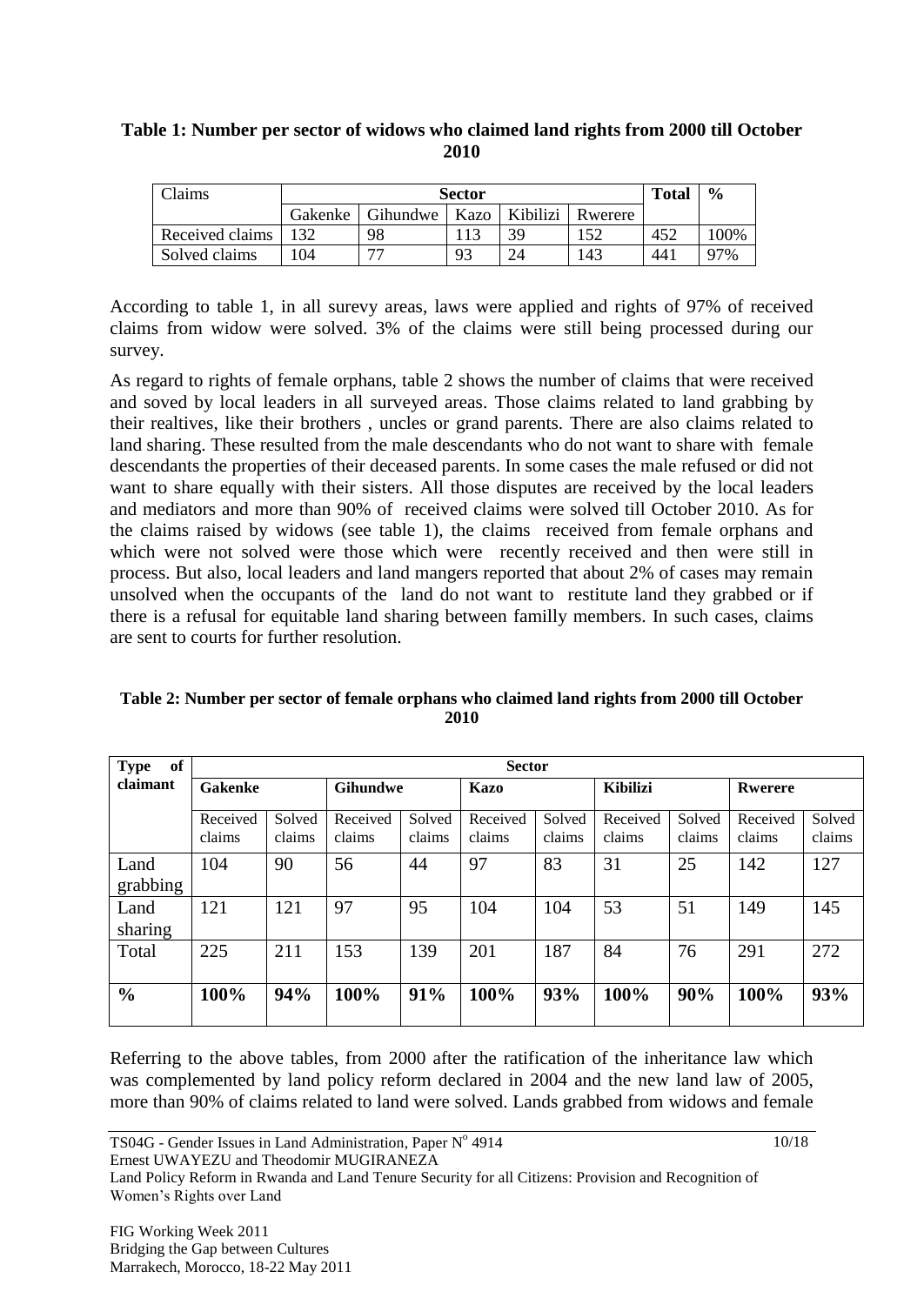orphans are being restituted. In all surveyed areas, the claims related to land ownership for female orphans were more predominant than for widow because traditionally, orphans are the category of people who had frequently been victims of land grabbing or imbalanced land sharing. Furthermore in Rwanda, 65 percent of the population is female as a consequence of the excess of male deaths during the genocide of 1994 which took away a great number of Rwandans. It is why many household heads are females (Nelson, 2004). The government effort to establish legal systems which protect them again land grabbing has constituted a catalyst towards the recognition of their rights over land.

#### **5.2. IMPACT OF LEGAL FRAMEWORK REGARDING LAND REGISTRATION AND LAND RIGHTS TRANSFER**

Under the current regulations and decrees that support land registration and titling process, rights on land for women and female orphans have received a considerable attention. Results of research show that current land titling program as part of implementation of the land policy, has positive effect on land tenure for women and female orphans.

Women participate in the ongoing process of land adjudication with the use of ortho-rectified aerial photographs and local trained para-surveyors. Women or widow heading households, orphans as well as other land owners (figure 2) guide the surveyor responsible for boundary demarcation, in presences of local leaders. Land rights pertaining to widow, and orphans, being female or male are ascertained at the same level as rights of men and are registered in name of the claimant orphans if there are at age of maturity ( 18 years old or more). In case they are still at minor age, orphans appoint their representative to whom land are registered in presence of local leaders. As stated in the Organic Land Law, when any of those orphans reaches the major age, the registered rights will be transferred to him or her.

#### **Figure 2: Women participation in process of land adjudication and parcel boundaries demarcation**



Participation of women in the process of land adjudication, and boundary demarcation is encouraged by local leaders. They believe that it is one of the ways for a whole community to recognize women's rights and to enforce those rights.

TS04G - Gender Issues in Land Administration, Paper Nº 4914 Ernest UWAYEZU and Theodomir MUGIRANEZA Land Policy Reform in Rwanda and Land Tenure Security for all Citizens: Provision and Recognition of Women's Rights over Land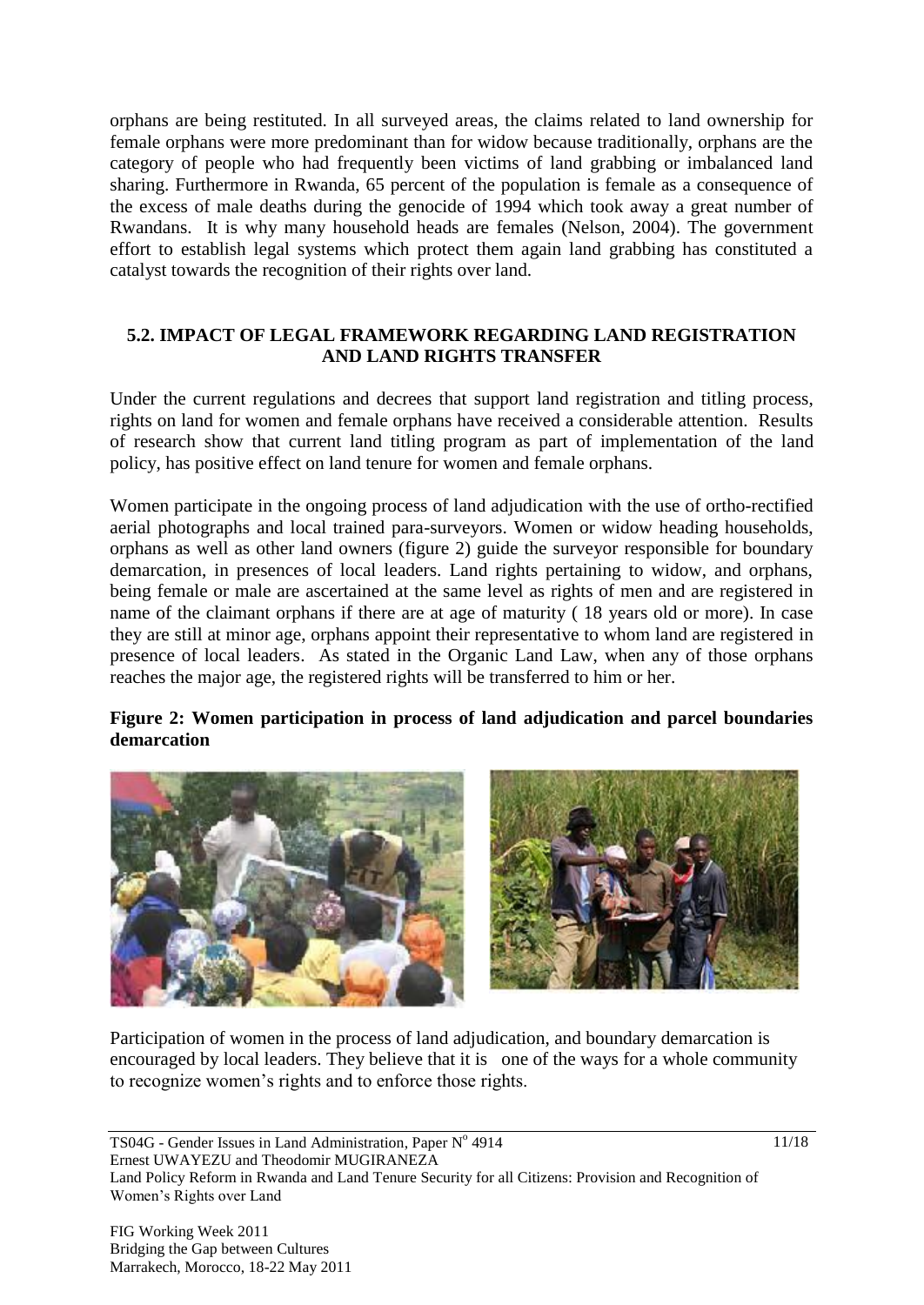As the process of land titling is of concern, the results of the study show that implementation of current regulations related to land registration has equally and positively impacted on the level of land tenure security for men and women. Those regulations provide that land rights are registered on both the husband and wife, for legally married couples. In case of the death of any spouse, the remaining widow continues to be the registered right holder of the land. In practice, landholders, land officers, and other government authorities involved in land registration process comply with those regulations and this has increased the security of tenure for women. Women have been enabled to exercise a control over family land and all decisions on land sale or land rights transfer are made upon a unanimous consensus between husband and wife. A husband can no longer sell any land without the agreement of his wife, and if he does so, the wife can refer the case to the court and claim the return of the land by the buyer.

However, some problems noted in previous studies like the study of André and Plateau (1998) who pointed out that the new legislations guarantee women's and children's right to inherit land for the legally married wives, but they do not cover the rights of women married in a non-customary way or in the case of polygamy are still unsolved. Current regulations provide land rights to children, and the mother is protected through the rights of her children. They do not provide any solution in the case of death of the illegally married husband who passes away without any heirs. In such case, the property of the deceased husband return to his relative and the widow does not have any rights over her husband property.

#### **6. SUMMARY OF ASSESSMENT**

The land policy reform adopted in 2004 by the Government of Rwanda aims at developing an appropriate land administration system that provides land tenure security for all citizens. As complement to the national constitution, the inheritance law, the land policy and new land law are used to safeguard, protect and enforce land rights of women and female orphans in different regions of the country. In practice, the implementation of land related laws and policy had allowed women and female orphans to repossess and take control over their land for which they were deprived under the old and traditional system of land administration. Moreover, the revision of inheritance practice, and the implementation of land laws and regulations regarding land registration allow the Rwandan community to recognize the rights of women, female orphans over land. Widows have rights to inherit their husband if they were legally married. Female orphans being descendants from a legal or illegal marriage have also rights to inherit their parents' land at the same level with male orphans. With regard to expectation from the Rwandan land policy reform and its implication on tenure security of widow and female orphans, the study found that the principle of equality and equity in access to land is being applied. Positive outcomes of land policy reform on land tenure security for women and female orphans are perceived at different levels, (district, sector, and cell), of

Land Policy Reform in Rwanda and Land Tenure Security for all Citizens: Provision and Recognition of Women's Rights over Land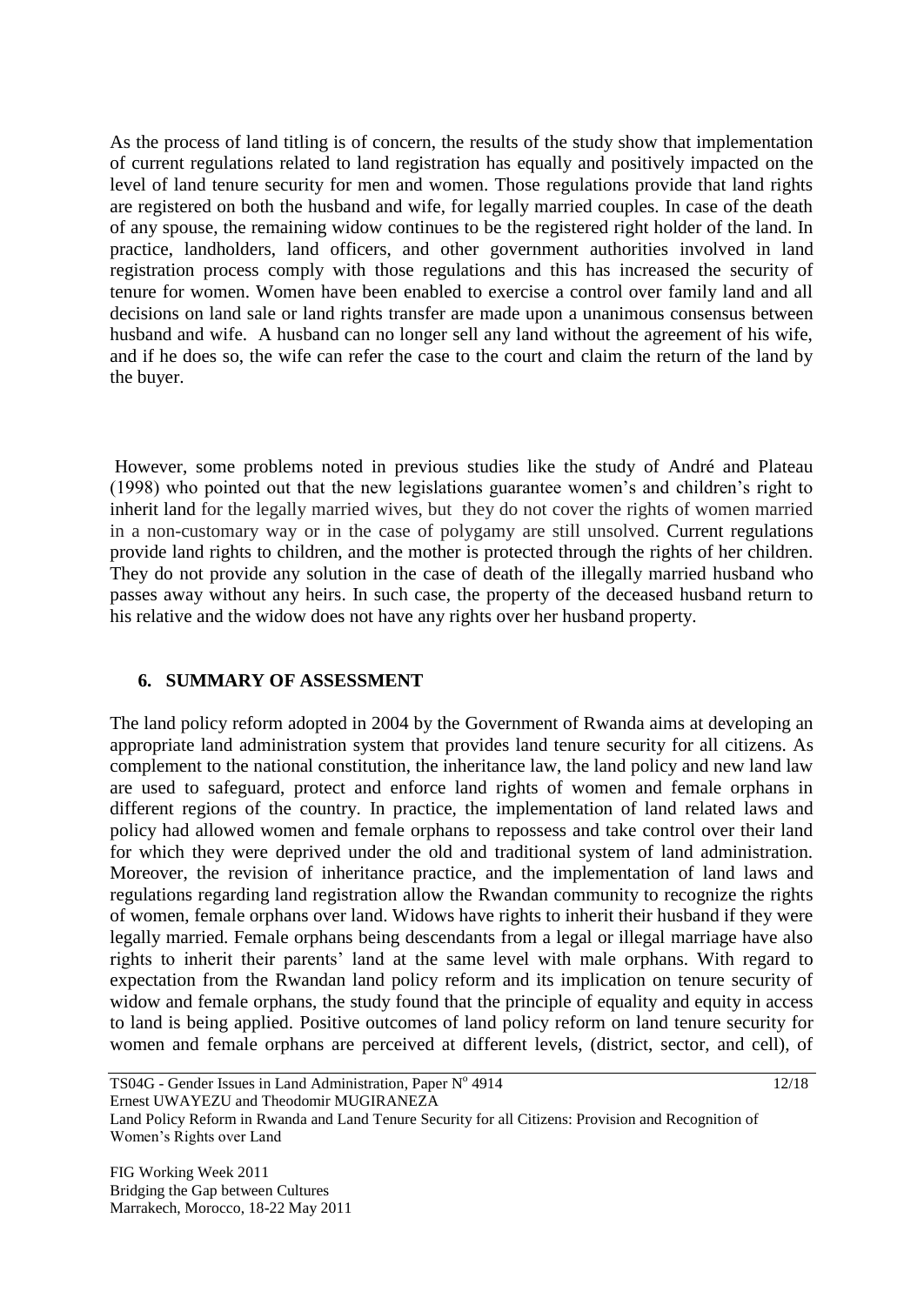local government as advocated by different respondents comprising local leaders, citizens including women, female descendants with whom we entertained during this research. Women, widow, female orphans are among beneficiaries of the land policy reform as they are being restituted their rights which were confiscated under the old system of land administration. The undertaken land reform constitutes the adequate mechanisms for promoting gender equity as it increases land tenure security for women and female descendants as well as men and male descendants.

While in other developing countries laws and policies aiming at promoting the principle of equality of men and women in land access and ownership had not been easily enforced and unsuccessful (EU, 2000; Nelson, 2004), success observed in Rwanda resulted from the approach it is being implemented. It has been argued that the policy succeeds if it is implemented in a decentralized approach (see Deninger, 2003; Toulmin and Quan, 2000). In the case of Rwanda, the results of the adopted land policy are rooted from the governmental process of decentralization and the commitment of leaders at different levels of governance to enforce and implement government directives and laws. The process of performance evaluation-where all leaders, especially local leaders report to government leaders at high level, their achievements with special reward for those who perform and warning with risk of dismissal for those who do not perform- is also playing an important role in land policy implementation. Such assessment focuses also on the issues related to services delivery, including the assistance of vulnerable people and resolution of claims reported by the population. Furthermore, all leaders at local level of government are bound to find solutions to claims raised by all categories of the population. If they do not do so, the population raises those claims during the visit of high level leaders, including the President of the Republic, to local levels of government, especially districts, and then the concerned local leader may be humiliated. Furthermore, in Rwanda, in line with the policy of gender promotion, women have been empowered by the government, and are represented at all levels of government. They are among the local leaders who implement government policies, have possibility to claim for their rights, and to instill other women to claim for their rights. This has also contributed to the implementation of laws and policies that aim at safeguard rights of women, widow and female orphans inclusive.

# **7. CONCLUSION**

TS04G - Gender Issues in Land Administration, Paper Nº 4914 13/18 Access to land in Rwanda had been guided by traditional rules which had constituted the cause of exclusion for women and female descendants. In the quest for the tenure security for all Rwandans, the government of Rwanda has recently adopted a comprehensive land reform program that provides all land users with more certain rights on basis of the constitutional principle of equality for all citizens. In this context, different laws, decrees, policies, and directives regarding access to land, use, and land rights transfer have been issued and are being implemented by different leaders from district to village levels. Such implementation allows the current government to protect, and enforce land rights for widows and female orphans who had been deprived from the possession of land by previous system of land administration. This is proven in section five where the results of study show that the impact

Ernest UWAYEZU and Theodomir MUGIRANEZA

Land Policy Reform in Rwanda and Land Tenure Security for all Citizens: Provision and Recognition of Women's Rights over Land

FIG Working Week 2011 Bridging the Gap between Cultures Marrakech, Morocco, 18-22 May 2011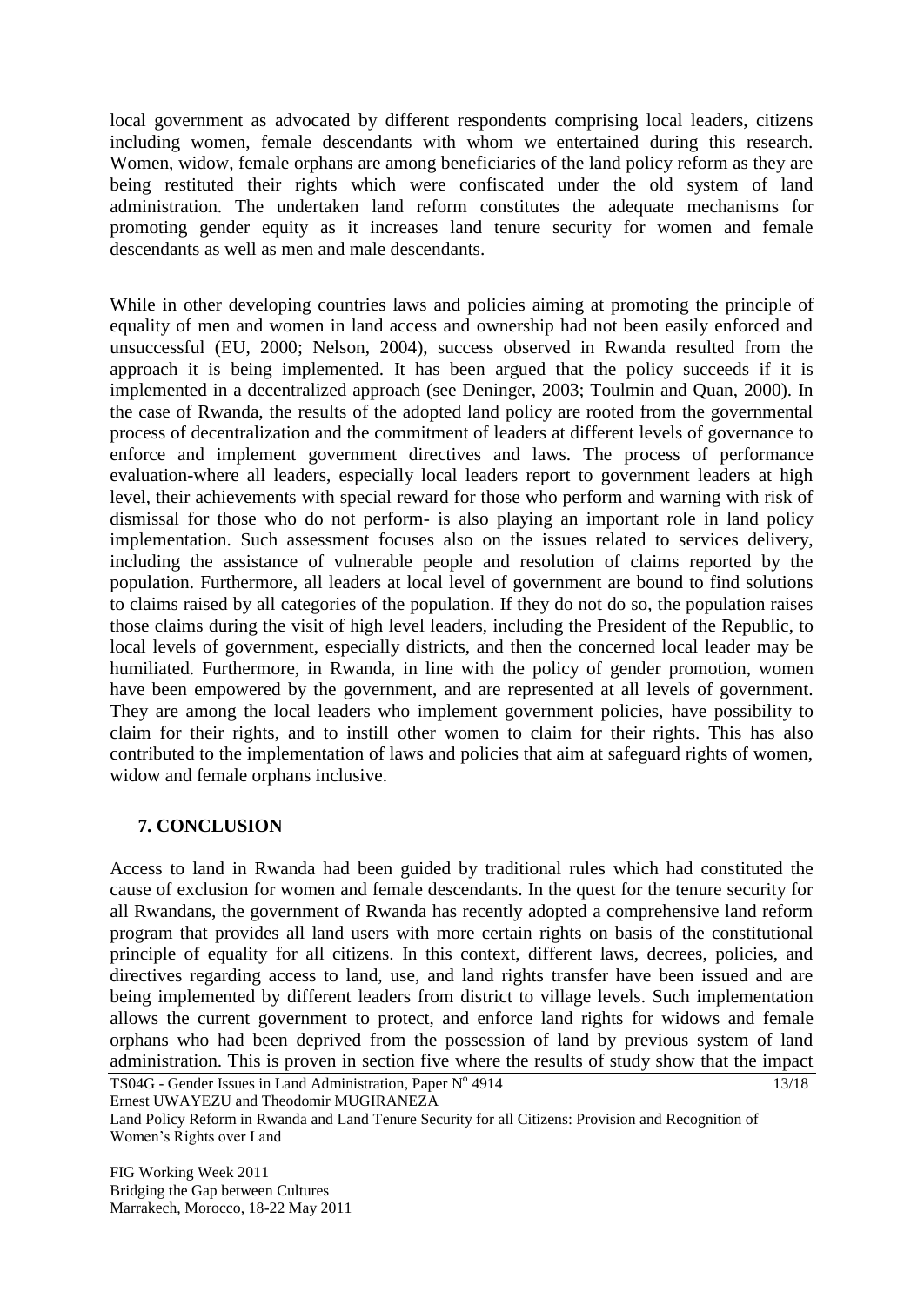of land and inheritance laws is positive on land tenure security for widows and female orphans. Their land rights are recognized and enforced, and those laws have been used as instruments to return back lands which were grabbed from land owners.

For a fully enforcement of land rights and the promotion of tenure security for women, widows and female orphans, the study formulates the following remarks as drawn from findings: In line with the perspective of the current land laws, there is a need to empower women and female descendants for having more capability to defend themselves against the practices of land grabbing and/or land deprivation. The study revealed that most of them are not yet informed about their rights over land. From the local leaders' experience there are some cases where rights of illiterate widows and female orphans are still denied by their relatives, because those widows and female orphans are not aware about what is the status of the current laws in terms of their rights with regards to succession and inheritance. That is true since with regards to those laws and policy that protect widow and female orphans against land grabbing, the survey revealed that some of widow and female orphans them are not yet aware about their rights on land and don not know how they can claim if there is case of injustice that may tend to deprive them from enjoying their rights. The study found that 88 % of widow and female orphans are aware about the land law and policy and their rights over land. They have known their rights through media and meetings, and land registration publicity. However, 12% of them are not aware about laws and policy. They think that they can have rights over land if the realtives provide them such rights, and do not have any information about the way to claim and defend their interest in land. A sensitization for widow and female children about their rights over land is still recommended.

In line with the above, there is a category of local leaders who are commonly known as *"Abunzi"* (the mediators). The study found out that there are not knowledgeable about the current land law and inheritance law although there are among leaders who have been assigned the tasks of mediators at sector and cell level. They play a key role in solving social conflicts including conflicts over lands. Government officers in charge of land registration and land management at district and sector levels reported that the some of those mediators are not aware about the current land law and inheritance law. They hardly solve conflicts related to land rights. It is recommended that they should also be sensitized about those laws. If that is done, they will contribute more in solving land conflicts and they will be positively involved in protecting and enhancing land rights for women and female who were traditionally victims of social injustices in land right transfer.

Current laws clearly protect and enforce the rights of widow and female orphans, but it is not the case for women illegally married, especially in the case of death of their husband. Laws do not provide any rights for the widow whose husband passes away without having given birth to children who should inherit the father property. This case remained unsolved and the government should state clearly the alternative way the widow without children should be protected against land deprivation.

Ernest UWAYEZU and Theodomir MUGIRANEZA

Land Policy Reform in Rwanda and Land Tenure Security for all Citizens: Provision and Recognition of Women's Rights over Land

TS04G - Gender Issues in Land Administration, Paper Nº 4914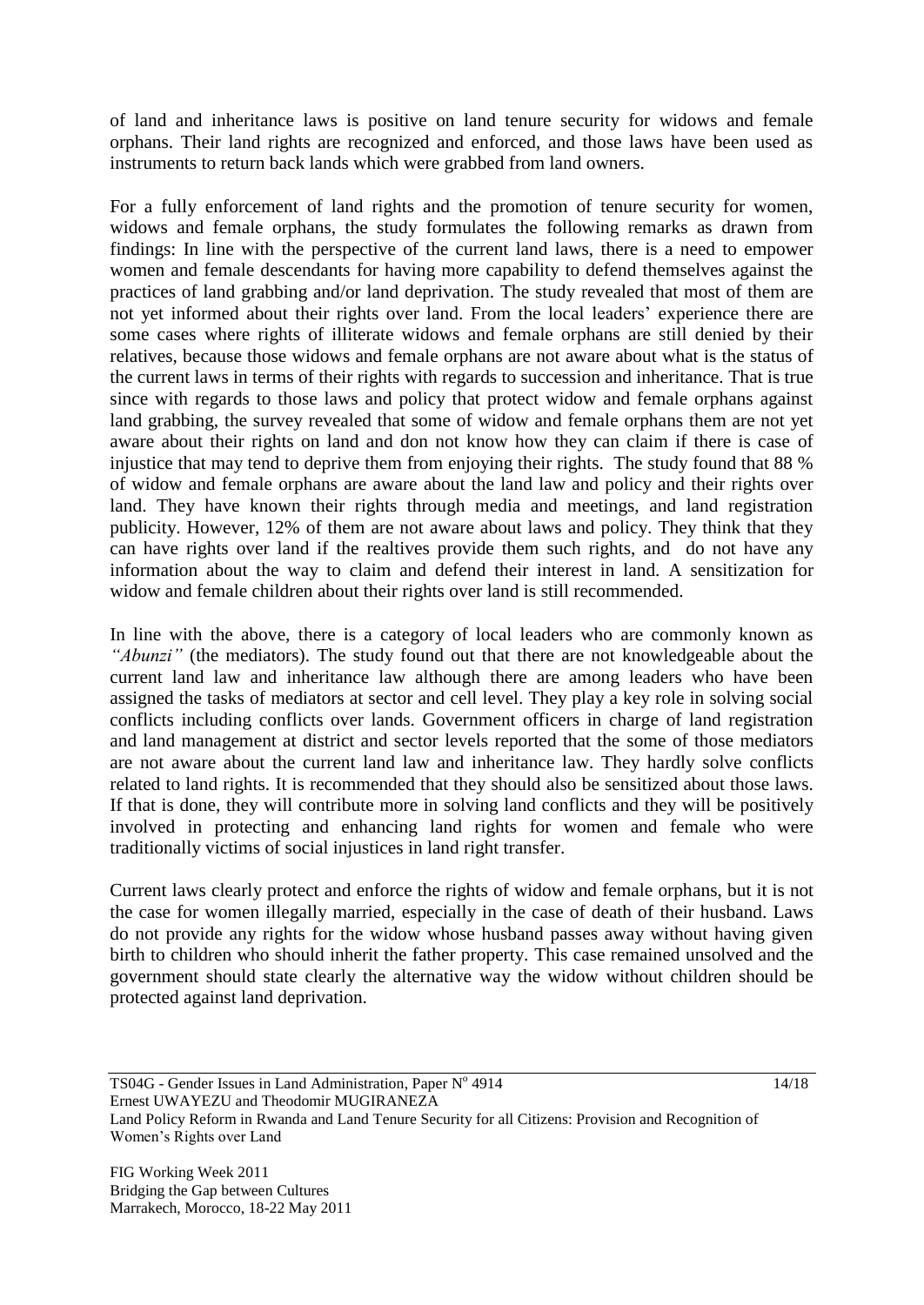#### **REFERENCES**

Abdulai, R. T. (2006), *Is Land Title Registration the Answer to Insecure and Uncertain Property Rights in sub-Saharan Africa?* Royal Institution of Chartered Surveyors (RICS) Research Paper Series, Vol.6,  $N^{\circ}$  6.

André C. & Plateau J-P., (1998). *Land Relations Under Unbearable Stress: Rwanda Caught in the Malthusian Trap.* Journal of Economic Behavior and Organization Vol. 34:1-47

Brasselle, A.S., Gaspart, F., and Platteau, J.P., (2002), *Land tenure Security and Investment Incentives: Puzzling Evidence from Burkina Faso*. Jouranl of Development economics, 67(2):373-418.

Besley, T and Burgess, R. (2009). Land reform, poverty reduction, and Growth: evidence from India. The quartery Journal of economics 115 (2):389-430

Bruce, J.W., and Migot-Adholla, S.E., (1993), *Searching For Land Tenure security in Africa*,  $U.S.A.Kendall/H$ unt.

Deininger, K. 2003. Land policies for growth and poverty reduction. A World Bank Research Report.

EU (2004). "EU Land Policy Guidelines. Guidelines for support to land policy design and land policy reform process in developing countries."

FAO, (2007), Good governance in land tenure and administration, FAO Land tenure studies 9.

Feder, G. and Noronha, R. (1987). "Land Rights systems and agricultural development in Sub- Saharan Africa." The World Bank Research Observer 2(2): 143-169.

Government of Rwanda. 2002. Poverty Reduction Strategy Paper. National Poverty Reduction Programme. Ministry of Finance and Economic Planning.

Government of Rwanda. 2004. National Land Policy.

Government of Rwanda. 2004. Rwandan Draft Land Law. Ministry of Lands, Environment, Forestry, Water and Natural Resources.

Government, of Rwanda (2005). Organic land Law  $N^0$ 08/2005 of 14/07/2005 Determining the Use and Management of Land In Rwanda. Kigali, Rwanda.

Kumar, R. (2005). Research Methodology: A Step-by-Step Guide For Beginners, Sage.

Macmillan, D.C., (2000), An economic case of land reform. Land use policy 17(1); 49-57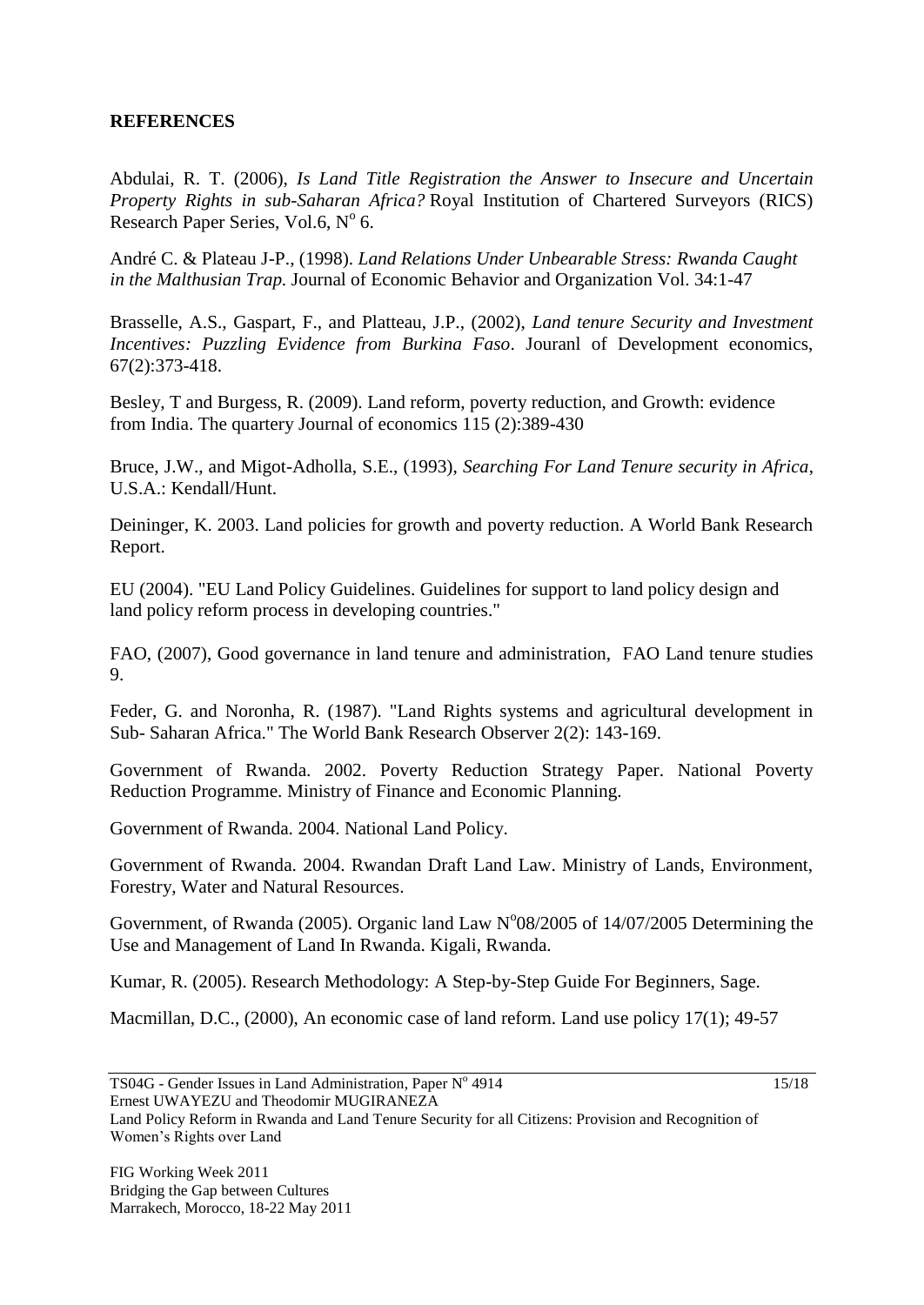MINIRENA (2008). Phase 1 of National Land Reform Programme in Rwanda. Technical notes on GIS and Remote Sensing for Land Reform in Rwanda.

MINITERE (2004). Rwanda Land Administration. Assessment Phase I. Draft Report.

MINITERE (2007). National Land Policy.

MINITERE (2008). Strategic Road Map for Land Tenure Reform.

Musahara, H. (2002). "Land and Poverty in Rwanda." Paper for Land Net Rwanda. Kigali.

Musahara, H. and Huggins, C. (2004). "Land reform, land scarcity and post-conflict reconstruction: A case study of Rwanda." From the Ground up: Land rights, conflict and peace in sub-Saharan Africa: 269–346.

Musahara, H. 2005. Poverty and Government Expenditure. An assessment of the impact of government expenditure and intervention on poor groups with a focus on Rwanda. University of the Western Cape. (Ph. D. thesis).

Musahara, H. & Huggins, C. 2005. Land Reform, Land Scarcity and post conflict reconstruction. A case study of Rwanda. Ch. 6 in H. Musahara, 2002. Poverty and land. ACTS/ISS.

Musahara, H.,(2006), Improving land tenure security for the poor in Rwanda, Workshop document, Food and Agriculture Organization of the United Nations.

Nelson, J., (2004). A survey of indigenous land tenure in sub-Saharan Africa. FAO Land reform bulletin.

Place F., Land Rights, (1994). Land Reform and Long-term Development in sub Saharan Africa, World Agroforestry Centre.

RDI, (2008). Preliminary women's participation and beneficiary plan. Part one: Recommendations from the field. USAID report.

Republic of Rwanda, (2003). The Constitution of the Republic of Rwanda.

Republika y'u Rwanda, (1999). Itegeko No 22/99 ryo kuwa 12/11/99 ryuzuza igitabo cya mbere cy'urwunge rwamategeko mbonezamubano kandi rishiraho igice cya 5 cyerekeye imicungire y' umutungo w'abashyingiranywe, impano n'izungura.

Rot, M., (2008). Land Tenure, Property Rights, and Food Security, USAID Report

Sikor, T and Müller , D. (2009). The limits of state-led alnd reform: an introduction. World Development 37 (8): 1307-1316

TS04G - Gender Issues in Land Administration, Paper Nº 4914 Ernest UWAYEZU and Theodomir MUGIRANEZA

Land Policy Reform in Rwanda and Land Tenure Security for all Citizens: Provision and Recognition of Women's Rights over Land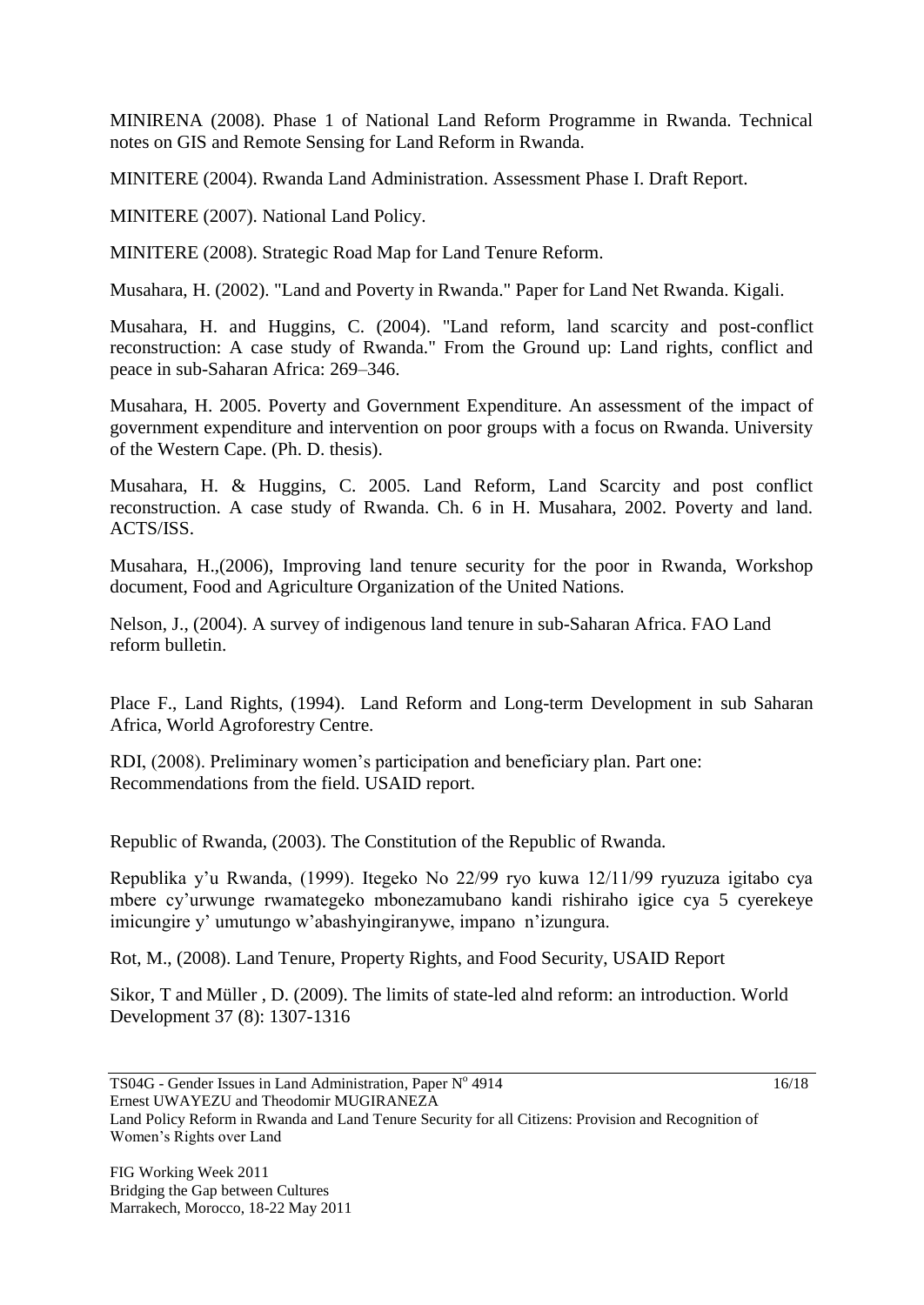Toulmin, C and Quan, J. (2000). Evolving land rights, policy and tenure in Africa. London, International Institute for Environment and Development (IIED).

UNHCS (1999). The global campaign for secure tenure. Geneva, United Nations Human Settlements Commission.

UN ECE, (1996), Land Administration Guidelines, UN Geneva New York

#### **BIOGRAPHICAL NOTES**

**Ernest Uwayezu** is a researcher at the National University of Rwanda (NUR) in the Centre for Geographic information Systems and Remote Sensing (CGIS-NUR). He holds a Bachelor degree in Physical and Human Geography from the National University of Rwanda and a Master of Science degree in Geo-information Science and Earth Observation for Land Administration, from the University of Twente, the faculty for Geo-Information Science and Earth Observation, in the Netherlands. Within the unity of Society and Land Management of the Centre GIS-NUR, he works as a researcher. The fields of his interests are Geoinformation dissemination and Spatial Data Infrastructure (SDI), land registration, land tenure security, land policy and management of conflicts related to land ownership.

**Théodomir MUGIRANEZA** (MSc) is a Researcher at the National University of Rwanda (NUR) in the Centre for Geographic information Systems and Remote Sensing (CGIS-NUR). He is a Master holder in Geo-information Science and Earth Observation, with specialization in Geo-information Management for Land Administration, from the International Institute for Geo-Information Science and Earth Observation (ITC) The Netherlands in 2009. He also holds BSc in Physical and Human Geography from the National University of Rwanda obtained 2006. Before joining ITC, Theodomir was playing the role of Mapping Officer under Geo-IT unit in the CGIS-NUR. Currently, he is the Head of Society and Land Management Department in the same Centre and is delivering courses related to Land Administration, GIS and Cartography in the Faculty of Science especially in Geography Department. His area of research interest includes Land Administration, Land Tenure Systems, Land Policy, Land Management, Geo-data Acquisition for Land administration, and Spatial Data Infrastructure (SDI) for Land Administration.

17/18

TS04G - Gender Issues in Land Administration, Paper Nº 4914 Ernest UWAYEZU and Theodomir MUGIRANEZA Land Policy Reform in Rwanda and Land Tenure Security for all Citizens: Provision and Recognition of Women's Rights over Land